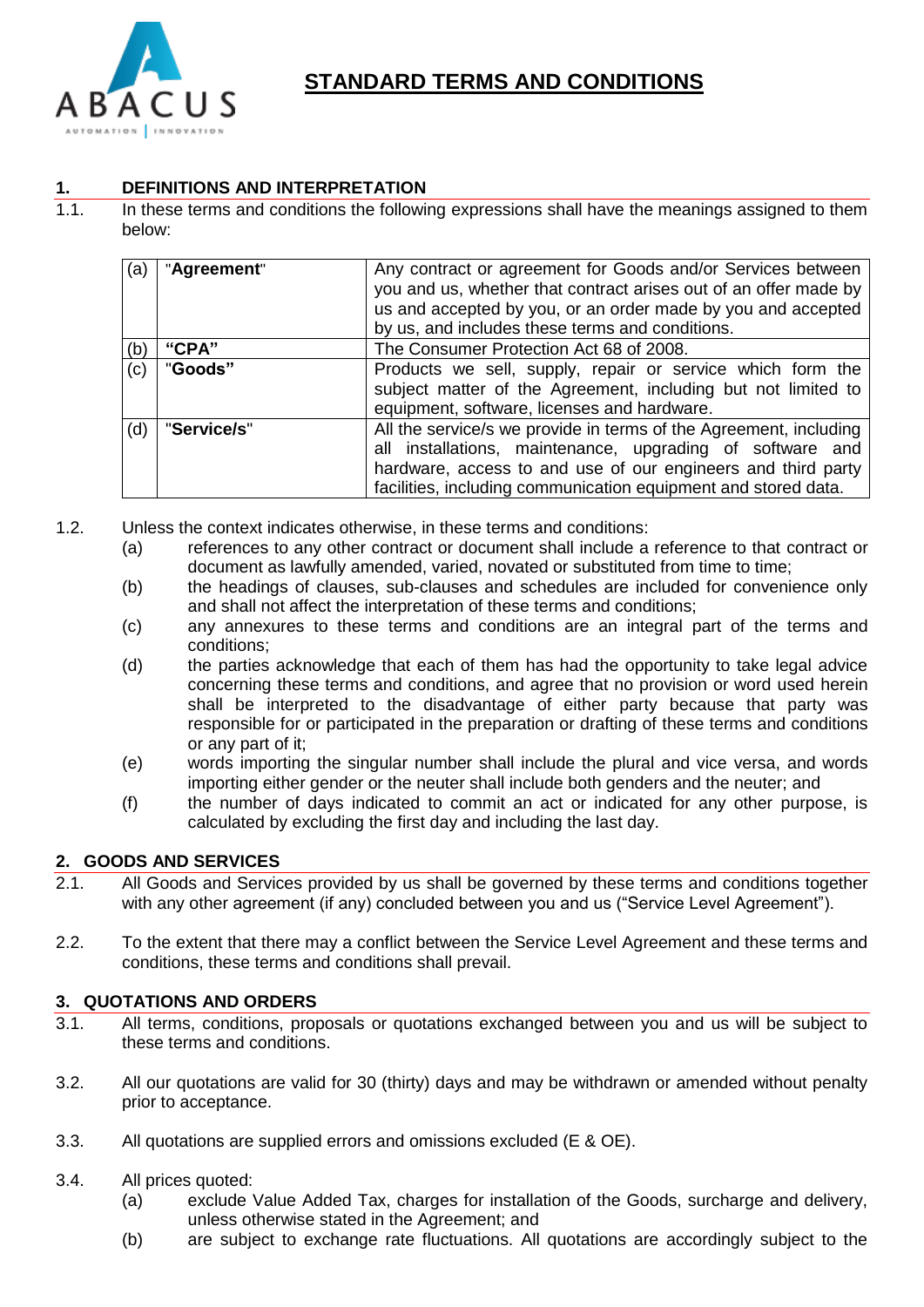

ruling exchange rate on the date of the invoice and the quotation may vary accordingly.

- 3.5. If you wish to accept a quotation, you must sign it and fax or email it to us before it expires or is withdrawn or amended.
- 3.6. Any quotation not accepted by you and communicated to us timeously shall lapse and be considered null and void.
- 3.7. Your official client order number must accompany any Goods or Services ordered, which orders must be made in writing and emailed or hand delivered to us.
- 3.8. *Orders cannot be cancelled or shipments deferred or Goods returned except with our consent and upon terms that will indemnify us against all loss, including the profit on any part of the order that is cancelled.*

#### **4. INVOICING**

- 4.1. We are registered VAT Vendors. Accordingly VAT Invoices will be raised for all Goods and Services provided by us to you.
- 4.2. All invoices will be subject to these terms and conditions unless specifically stated otherwise by us in advance.
- 4.3. Cash sale customers will be invoiced on placement and acceptance of your order. Goods will only be ordered from our supplier once payment of our invoice in full reflects in our bank account.
- 4.4. Where Services are to be provided, you will be invoiced in advance.
- 4.5. Please note that we would prefer not to receive cash deposits into our account as a cash deposits received will attract bank charges which we reserve the right to pass on to you.

## **5. PAYMENT TERMS**

- 5.1. You shall pay the purchase price of the Goods and/or Services to us in full and without set-off upon presentation of our VAT invoice relating thereto. Where we identify you on the VAT invoice as a trade debtor with an active account with us, you shall be obliged to pay for all purchases of the Goods within 30 (thirty) days of the date of our current statement relating thereto, unless otherwise agreed by us in writing.
- 5.2. Should you fail to make any payment on due date, all amounts owing by you to us from whatsoever cause, whether or not the date for payment has arrived, will immediately become due and payable by you.
- 5.3. *If any amount is not paid on due date, we shall be entitled to charge interest at the maximum permissible rate of interest applicable in law*, from due date until date of payment, both days included.
- 5.4. We shall be entitled in our sole discretion to require payment of a deposit or payment in full prior to delivery of the Goods or performance of the Services.
- 5.5. Further payment terms in respect of Services shall be in accordance with the terms agreed with you in respect of the particular Services to be provided by us which shall include *inter alia* provision for payment of 50% deposit in respect of project invoices, which deposit is to be paid prior to commencement of the Services.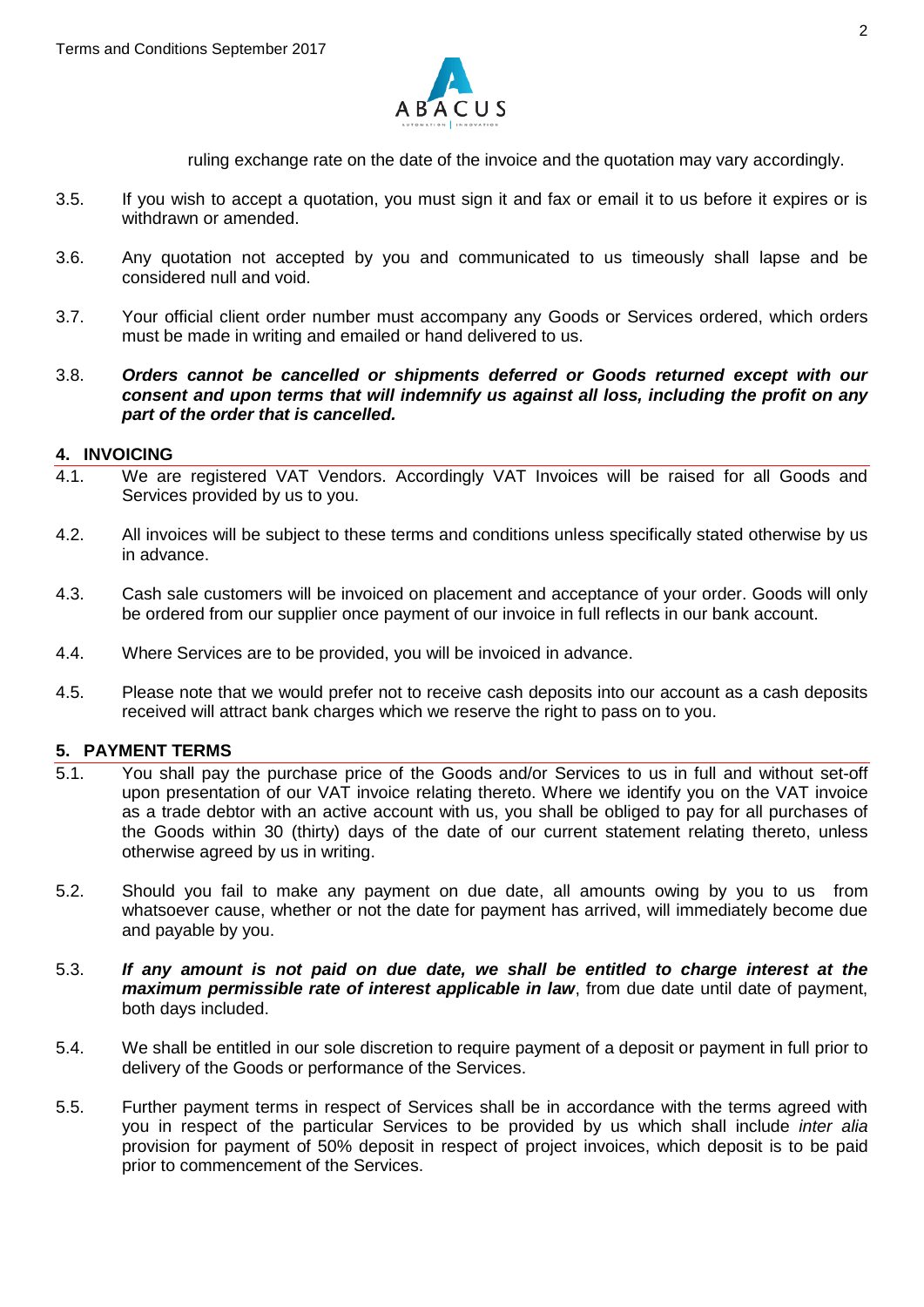

## **6. DELIVERY AND RISK**

- 6.1. Your requested delivery schedules will be met to the best of our ability.
- 6.2. Notwithstanding the above, *we will not be liable for delays in performance, including delivery, or for failures to perform, including failure to deliver or perform, due to*:
	- (a) any causes beyond our reasonable control, including our inability to obtain necessary materials, components, services or facilities, or
	- (b) acts of God, your acts, acts of civil or military authorities, governmental regulations or priorities, strikes or other labour disturbances, fires, riots, wars, or natural disasters, including epidemics, droughts, floods, or transportation interruptions.
- 6.3. In the event of a delay, the Agreement will not be terminated and the date of performance will be extended for a period of time equal to the period of the delay.
- 6.4. Subject to our agreeing in writing to the contrary, risk in and to the Goods shall pass to you as follows:
	- (a) Where you have ordered new or used equipment from or through us, risk will pass to you upon delivery. We assume no liability for any loss, damage, or destruction of Goods after delivery is made to you.
	- (b) Where you have engaged us to inspect or repair any Goods, risk in and to these Goods shall remain with you irrespective of whether the Goods are at your premises or our premises. We assume no liability for any loss, damage, or destruction of Goods.
- 6.5. You shall immediately upon receipt of the Goods be allowed to inspect the Goods and you must inform us of any errors by way of written notice, to be received by us within 5 (five) days of receipt of the Goods by you. Should you fail to notify us timeously of any claim you may have in terms hereof, such failure shall constitute a complete waiver of any such claim.
- 6.6. Notwithstanding any other provision of this clause 6, where Goods are purchased by you and on delivery by the manufacturer to us we are required to attend to the construction, incorporation or housing of the Goods in suitable housing for the Goods to be used by you, delivery will be deemed to have taken place upon delivery to us by the manufacturer and risk in and to these Goods will pass to you upon that date. We will notify you in writing when delivery to us has taken place and deemed delivery to you has taken place.
- 6.7. You acknowledge that certain Goods may be industry specific and may have been designed for your particular purpose. Accordingly, acceptance of any Return of Goods and/or cancellation of any order will be at our sole discretion and any Goods delivered to you in error will only be considered for return by us provided that the Goods are:
	- (a) undamaged, have not been tampered with in any way and are not defaced in any way; and
	- (b) returned in its original packaging which has also not been damaged or defaced.

## **7. INSTALLATION**

We are under no obligation to effect installation of the Goods at your premises. However, if we agree, whether in writing or otherwise, to effect installation of the Goods, the following terms and conditions shall apply, unless otherwise agreed in writing:

- 7.1. we may use any contractor or sub-contractor of our choice to effect installation;
- 7.2. any deposit in respect of the installation, which may be requested by us will, in addition to any other rights which we may have in law, be forfeited by you as liquidated damages in the event of a breach by you of any of the terms of the Agreement;
- 7.3. you shall, free of charge, provide such on-site assistance to the contractors or sub-contractors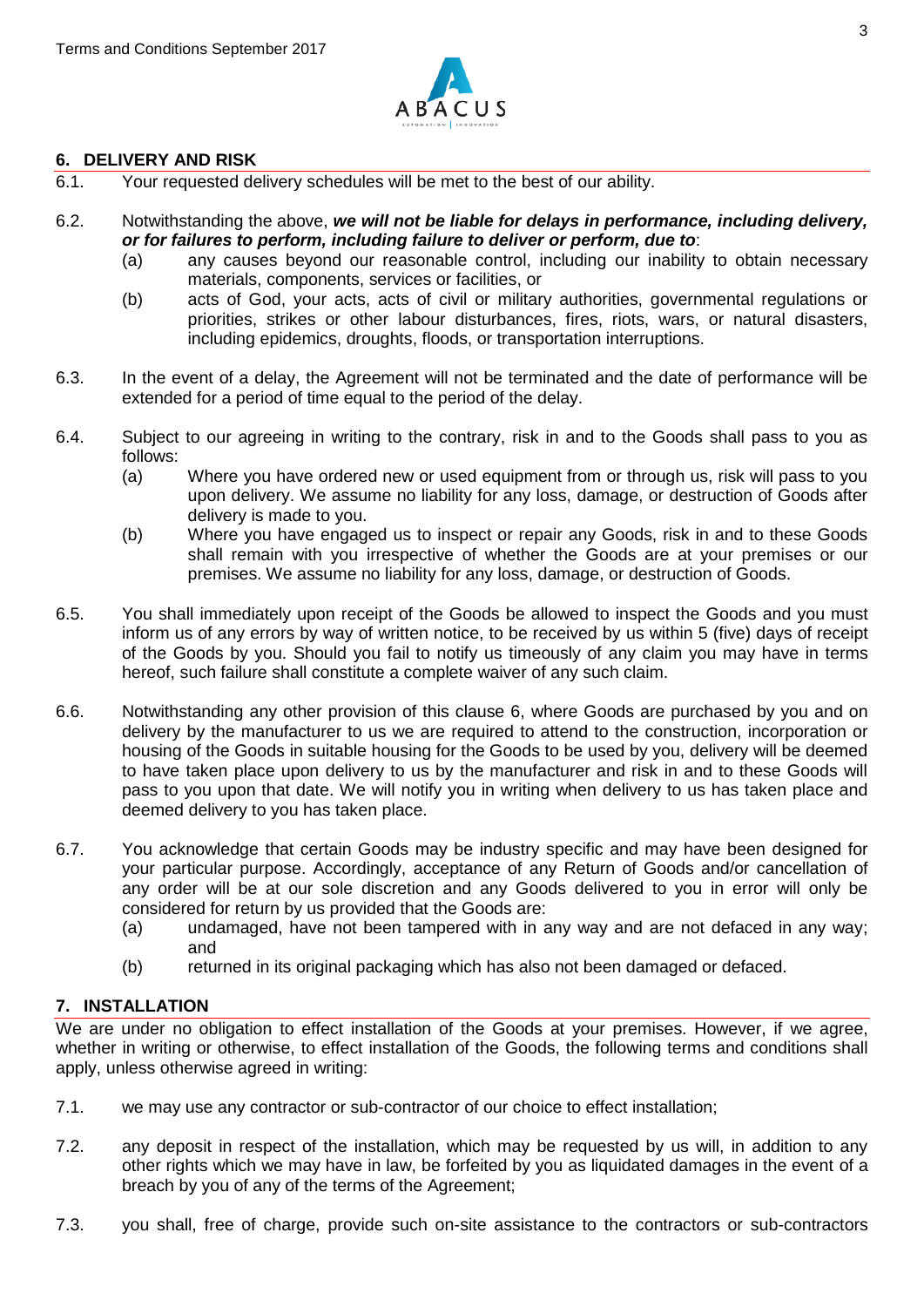

appointed by us as may reasonably be required for the performance and execution of the installation;

- 7.4. we will use our best endeavours to ensure that installation is completed as soon as is reasonably possible after the date on which installation commences, but time for the completion of installation shall only be of the essence if a completion date is agreed in writing with us. Notwithstanding this, *no responsibility will be accepted by us for delays due to forces beyond our reasonable control*;
- 7.5. *you indemnify and hold us harmless* against any and all liability which may arise in the event of death or injury to, or pecuniary loss suffered by, any of our contractors, sub-contractors or employees in the course and scope of his/her employment in connection with the installation, as a result of your negligence or wilful misconduct or that of your officers, employees or agents.

#### **8. OWNERSHIP**

- 8.1. Notwithstanding prior delivery and the passing of risk, we shall retain ownership of and title to the Goods until the purchase price, and any other amounts owing to us in respect of the Goods or the installation thereof (if applicable), have been paid in full and without setoff.
- 8.2. In the event that ownership and title has not yet passed to you and the Goods are in your possession, *you undertake:*
	- (a) to take reasonable care of the Goods;
	- (b) not to sell, lease, mortgage, transfer, assign or encumber the Goods;
	- (c) not to re-locate the Goods without our knowledge and permission;
	- (d) to inform any landlord that the Goods are owned by us and are therefore not subject to any landlord's hypothec.

## **9. WARRANTIES**

- 9.1. We give only the following warranties in respect of the Goods:
	- (a) We have title to the Goods and have the unencumbered right to sell and install the Goods; and
	- (b) any warranties provided by the supplier / manufacturer of the Goods.
- 9.2. We will not be liable to compensate you for any damages sustained by you whilst Goods may be repaired, nor shall we be liable for any other damages, including consequential damages, relating to the replacement or repair of the Goods.
- 9.3. In addition and concurrent to the warranty given above, the Goods are supplied with a six month warranty of quality against defects, within the meaning of the CPA if the CPA applies to this agreement.
- 9.4. Notwithstanding the provisions of clause 9.1 and 9.3 above:
	- (a) Unless you have specifically informed us of the intended use of the Goods, we do not warrant that the Goods purchased by you will be fit for the purpose that you intend using the Goods for;
	- (b) if any defect in the Goods, or the components of the Goods, relates to alterations contrary to the instructions or after leaving our control, we will not be liable for those defects, including in respect of any possible liability in terms of the implied warranty of quality contained in the CPA;
	- (c) any warranty provided by us will cease to apply if any material information provided by you, specifically insofar as the intended use of the Goods is concerned, is incomplete or incorrect or if there is any material change in operating conditions or any misuse, abuse or material neglect of the Goods by you.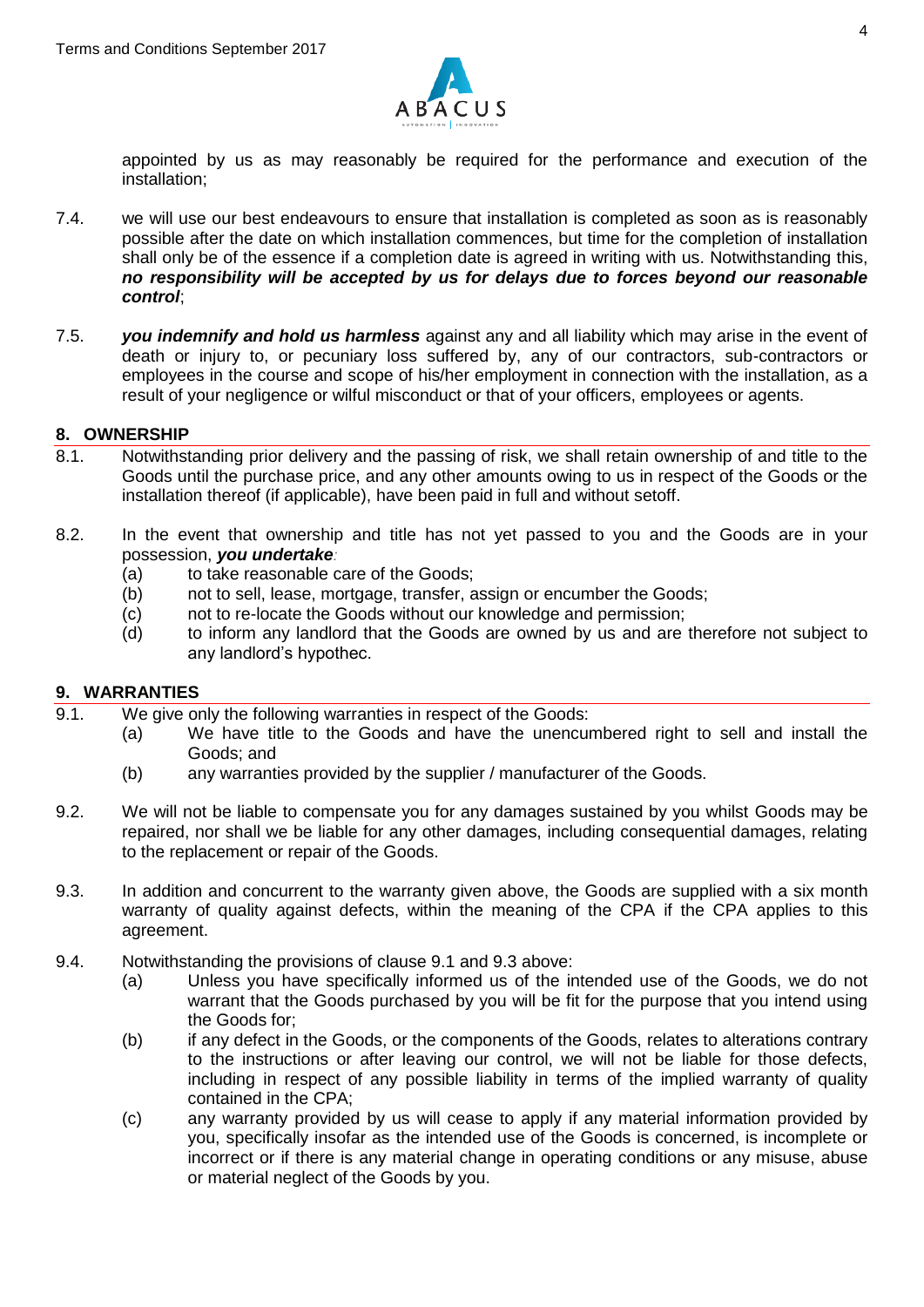

### **10. RETURNS AND REFUNDS**

- 10.1. If the provisions of the CPA are applicable to the Agreement and/or these terms and conditions, the Goods are warranted in respect of quality, suitability and durability for a period of 6 (six) months of delivery. Provided you are not in breach of the Agreement, you may within this period return the Goods to us without penalty if the Goods fail to satisfy the requirements and standards contemplated and we shall repair or replace the failed, unsafe or defective Goods.
- 10.2. If you elect to enforce the provisions of clause 10.1 and, within 3 (three) months of any repair undertaken by us, the failure, defect or unsafe feature has not been remedied, or a further failure, defect or unsafe feature is discovered by you, we shall, in our sole and absolute discretion:
	- (a) replace the Goods; or
	- (b) refund you for the cost of the Goods (excluding delivery and other charges).

## **11. LIMITATIONS**

- 11.1. *In addition to any other specific exclusions of liability contained herein and unless*  otherwise expressly stated herein, you agree that you shall have no claim against us for any loss or damage, of any nature, occasioned by any defect in any Goods, or any failure to provide adequate instructions in respect of any hazards that might arise from the use or incorrect use of the Goods save to the extent that such loss or damage is contemplated in section 61 of the CPA, and provided that nothing in these terms and conditions must be construed as in any way limiting our rights to raise such defences as may be available to us at common law or in terms of any statute.
- 11.2. In the event that we provide advice regarding the application of Goods at your request, our liability in respect of the non-suitability of the Goods for the purpose for which they are used will be limited to the selling price of those Goods.
- 11.3. *You hereby agree to indemnify and hold harmless* us, our members, employees, servants, subcontractors and partners from any demand, action or application or other proceedings, including for attorney's fees and other related costs made by any third party and arising out of or in connection with these terms and conditions and/or the Agreement.
- 11.4. Save to the extent otherwise provided for in these terms and conditions and the Agreement (if applicable) we do not make or provide any express or implied representations, warranties or guarantees regarding the availability, accuracy, reliability, timeliness, quality, security of any Goods or Services.
- 11.5. Without limiting the indemnity set out above, *you agree to defend, indemnify and hold us harmless from any and all expenses, losses, liabilities, damages or third party claims resulting from*:
	- (a) Your breach or alleged breach of any obligations set out in these terms and conditions and/or the Agreement, any other agreement between us or any government regulation or rule of law in connection with your use of the Goods and/or Services;
	- (b) any unavailability of, or interruption in the Services due to an uncontrolled event;
	- (c) any damage, loss, cost or claim which you may suffer or incur from any suspension or termination of the service/s for any reason contemplated in these terms and conditions and/or the Agreement;
	- (d) loss of data or any part thereof for any reason and cause whatsoever.
- 11.6. We accept *no liability for any loss* (including consequential loss) resulting from your use of the Services, of the actions of our employees, contractors and/or agents or from any failure or suspension of or interference with the Services.
- 11.7. If the CPA applies to these terms and conditions and/or the Agreement, and any provision of this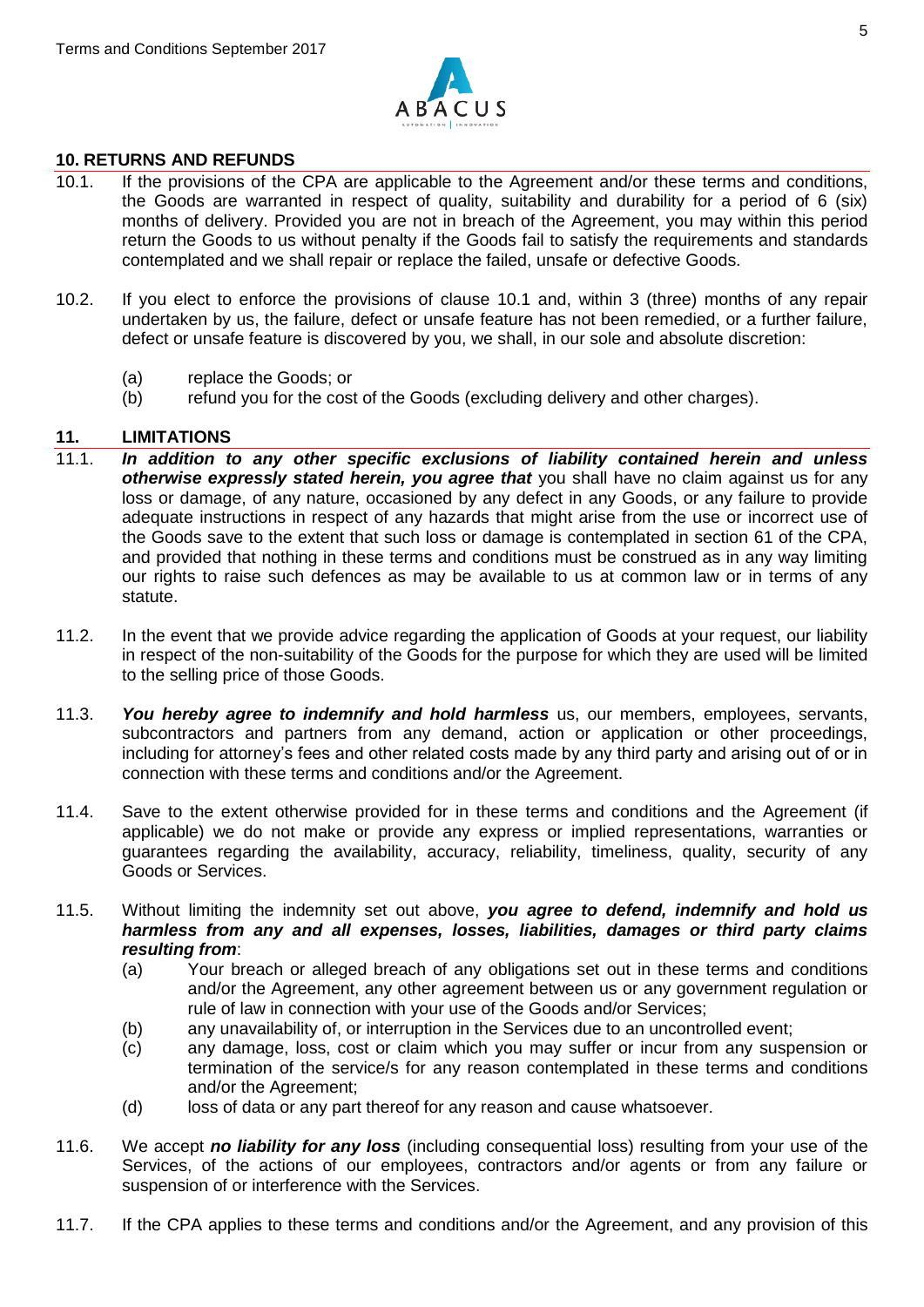

clause is found by a court or tribunal with jurisdiction over us to be unfair, unreasonable or unjust, then that provision (whether it be a word, phrase or sub-clause) will be severed and the remainder of this clause will have full force and effect.

#### **12. CREDIT CHECKS**

- 12.1. You hereby consent to, and agree to provide the necessary assistance for us to obtain a credit report from a recognised credit reporting agency containing personal information for our business purposes, including the assessment of an order for Goods or Services or the collection of overdue accounts.
- 12.2. You also agree that we may provide information to a credit reporting agency in relation to any account not operated in accordance with this Agreement and that direct costs associated with any such collections may be added to your account.
- 12.3. We shall be entitled to perform these assessments each and every time you request Goods and/or Services.

## **13. PRIVACY AND PROTECTION OF INFORMATION**

- 13.1. We shall observe all privacy of information best practices, in accordance with the applicable laws of South Africa and shall not distribute your personal information ("Personal Information") (as defined in the Protection of Personal Information Act, 2013) to any third party with the exception of our suppliers, credit checking service providers or where such information is required in order to provide the Goods or Services or as required by law or order of court.
- 13.2. You agree and consent to our processing Personal Information transmitted to us in a way which is consistent with the Goods and/or Services being provided.
- 13.3. *You indemnify and hold us harmless* from any and all expenses, losses, liabilities, damages or third party claims resulting any third parties obtaining the your Personal Information without our consent.

#### **14. TERMINATION**

- 14.1. Either of us may terminate the Agreement at the end of any contracted period, or, if there is no contracted period, at any time by giving thirty (30) days written notice.
- 14.2. In the case of Services being terminated by either of us outside of any contract period, the Services will be terminated at the end of the billing period closest to the final days of the notification period.
- 14.3. If you have committed to a fixed term contract (e.g. 6 or 12 months) and wish to terminate the contract before the end of the term, a cancellation fee applies - being the monthly fee for the Services, multiplied by the number of months remaining in the contract term.
- 14.4. In the event that you are not a juristic person, we must send you a written notice not more than 60 and not less than 30 business days before the expiry of the current period of any Services. This notice must inform you of:
	- (a) the expiry date,
	- (b) any material changes that will apply to the Services beyond the expiry date, and
	- (c) your right to either terminate the Services or renew for a further fixed period.
- 1.2 Should you not terminate or renew the Services, the Services shall automatically renew on a month-by-month basis after the expiry of the initial period or any successive period, subject to any material changes set out by us in our notice to you.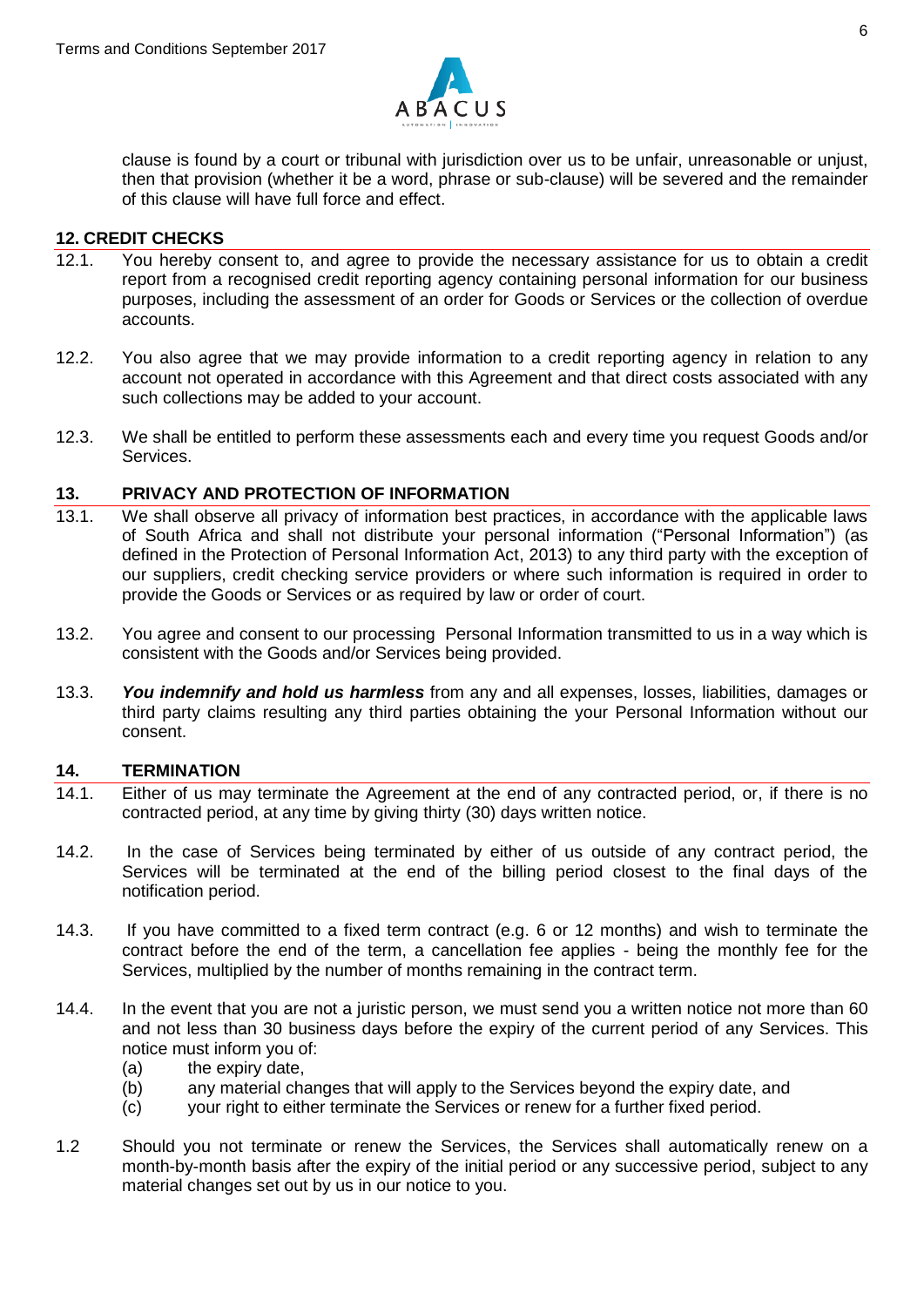

## **15. VARIATION**

- 15.1. No variation, amendment or consensual cancellation of the Agreement and/or terms and conditions or any provision or term thereof or of any agreement, bill of exchange or other document issued or executed pursuant to or in terms of these terms and conditions shall be binding unless recorded in a written document signed by a duly authorized representative from both you and us.
- 15.2. We may, however, vary these terms and conditions (including pricing and any other terms) at any time and all agreements concluded, or Services provided after these variations will be subject to these variations.
- 15.3. If you are materially worse off by any variations made after you have been given access to the Service, we will give you 30 days notice of that change (unless any change is required by law or necessary to prevent fraud or for security or technical reasons, in which case we will give you as much warning as we reasonably can).

#### **16. DOMICILIUM AND NOTICES**

- 16.1. The physical address given by you in your order or request for services form, or the address to which Goods are delivered, shall be the address you have chosen where summonses, legal documents and notices can be served on you ("domicilium").
- 16.2. We may also serve notices on you by email and we shall use the email address used by you in correspondence with us ("email domicilium").
- 16.3. We choose our domicilium at Unit 16, Wareing Park, 2 Wareing Road, Pinetown.
- 16.4. Either of us shall be entitled from time to time to vary our domicilium or email domicilium on ten (10) days written notice to the other.
- 16.5. Any notice which:
	- (a) is delivered by hand at the addressee's street address domicilium shall be deemed to have been received by the addressee at the time of delivery; or
	- (b) is posted by prepaid registered post from an address within the Republic of South Africa to the addressee at the addressee's *domicilium* shall be presumed, until the contrary is proved by the addressee, to have been received by the addressee on the seventh day after the date of posting; or
	- (c) if transmitted by email to the addressee at the addressee's *domicilium* shall be deemed to have been received by the addressee on the date of transmission or, if the transmission is made out of normal business hours, on the first business day following after the date of transmission.

## **17. BREACH**

## 17.1. If either you or we:

- (a) breach any of the terms and conditions of this Agreement and fail to remedy this breach within 7 (seven) days after receipt of written notice from the other party;
- (b) commit any act of insolvency;
- (c) endeavour to compromise generally with y/our creditors or do or cause anything to be done which may prejudice the other party's' rights hereunder or at all;
- (d) allow any judgement against you/us, in excess of R200 000,00 (Two Hundred Thousand Rand), to remain unsettled for more than 10 (ten) days without taking immediate steps to have it rescinded and successfully prosecuting the application for rescission to its final end; or
- (e) is placed in liquidation or become subject to business rescue proceedings (in either case, whether provisionally or finally) or
- (f) being an individual, y/our estate is sequestrated or voluntarily surrendered;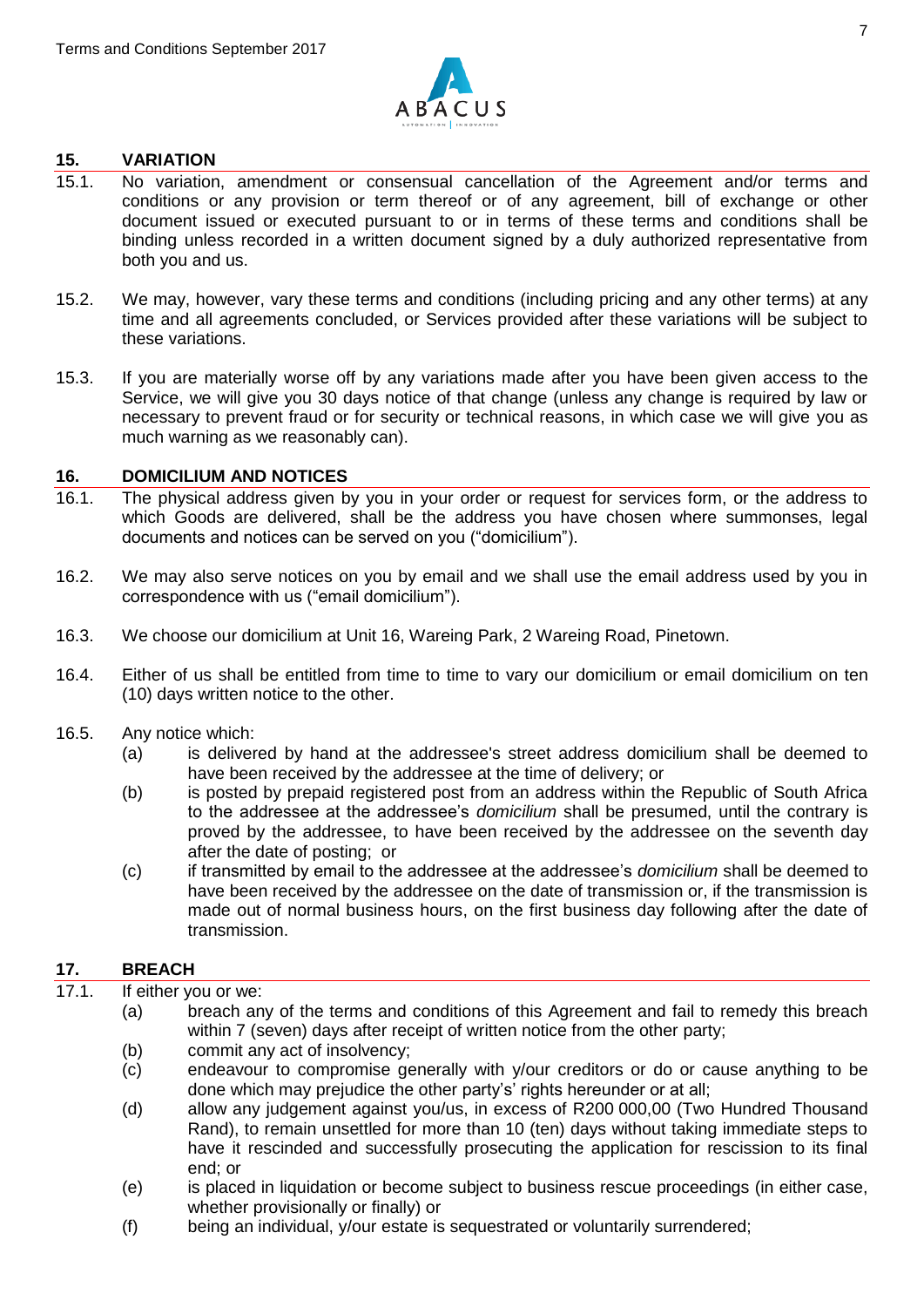

(g) allow any amount due to the other to be over due for more than 30 (thirty) days;

the other party shall have the right, as and where applicable without prejudice to any other right which that party may have, to:

- (a) suspend or terminate the Services;
- (b) in our case, treat as immediately due and payable all outstanding amounts which would otherwise become due and payable over the unexpired period of the Agreement, and to claim such amounts as well as any other amounts in arrears including interest and to cease performance of our obligations hereunder as well as under any other contract with you until you have remedied the breach; and/or
- c) cancel the Agreement and claim damages.
- 17.2. The breaching party shall be liable for all costs incurred by the non-breaching party in the recovery of any amounts or the enforcement of any rights which it has hereunder, including collection charges and costs on an attorney and own client scale whether incurred prior to or during the institution of legal proceedings or if judgment has been granted, in connection with the satisfaction or enforcement of such judgment.
- 17.3. In the event of your insolvency, without derogation of rights, we will be entitled to cancel any outstanding order during the period allowed for filing of claims against your estate and will be paid for our cancellation charges.
- 17.4. If the provisions of the CPA are applicable to this Agreement, the above sub-clauses shall operate as follows:
	- (a) The parties will be required to give 20 business days' notice to the other of any of the circumstances set out in clause 17.1;
	- (b) Clause 17.1(b) shall not be applicable and in these circumstances we shall be entitled to payment by you of no less than 80% (Eighty Percent) of the remaining amounts due and payable over the unexpired period of the Agreement.

#### **18. DISPUTES**

- 18.1. In the event of any dispute arising as to the amount or calculation of any fee or charge to which we are entitled, the dispute shall be referred for determination to our auditors. They shall act as experts and their decision shall be final and binding on you and us. The cost of the determination shall be paid on demand by the party against whom the determination is made, or as determined by the said auditors.
- 18.2. All other disputes arising out of our supply of Goods or Services shall, unless resolved amongst us within ten (10) days, be referred to arbitration.
- 18.3. The arbitrator shall be a person agreed to by both of us, and failing agreement, be a person nominated by the President of the Association of Arbitrators.
- 18.4. It is the intention of both parties that the arbitration:
	- (a) Shall be held in Durban
	- (b) Shall be held in a summary manner and completed within 21 days of the appointment of the arbitrator.
- 18.5. The decision of the arbitrator shall be final and binding on both parties.

#### **19. GENERAL**

19.1. **Confidentiality** All data and information pertaining to you that is available on any machinery or equipment or Backup device which may be read or backed-up from time to time will be treated as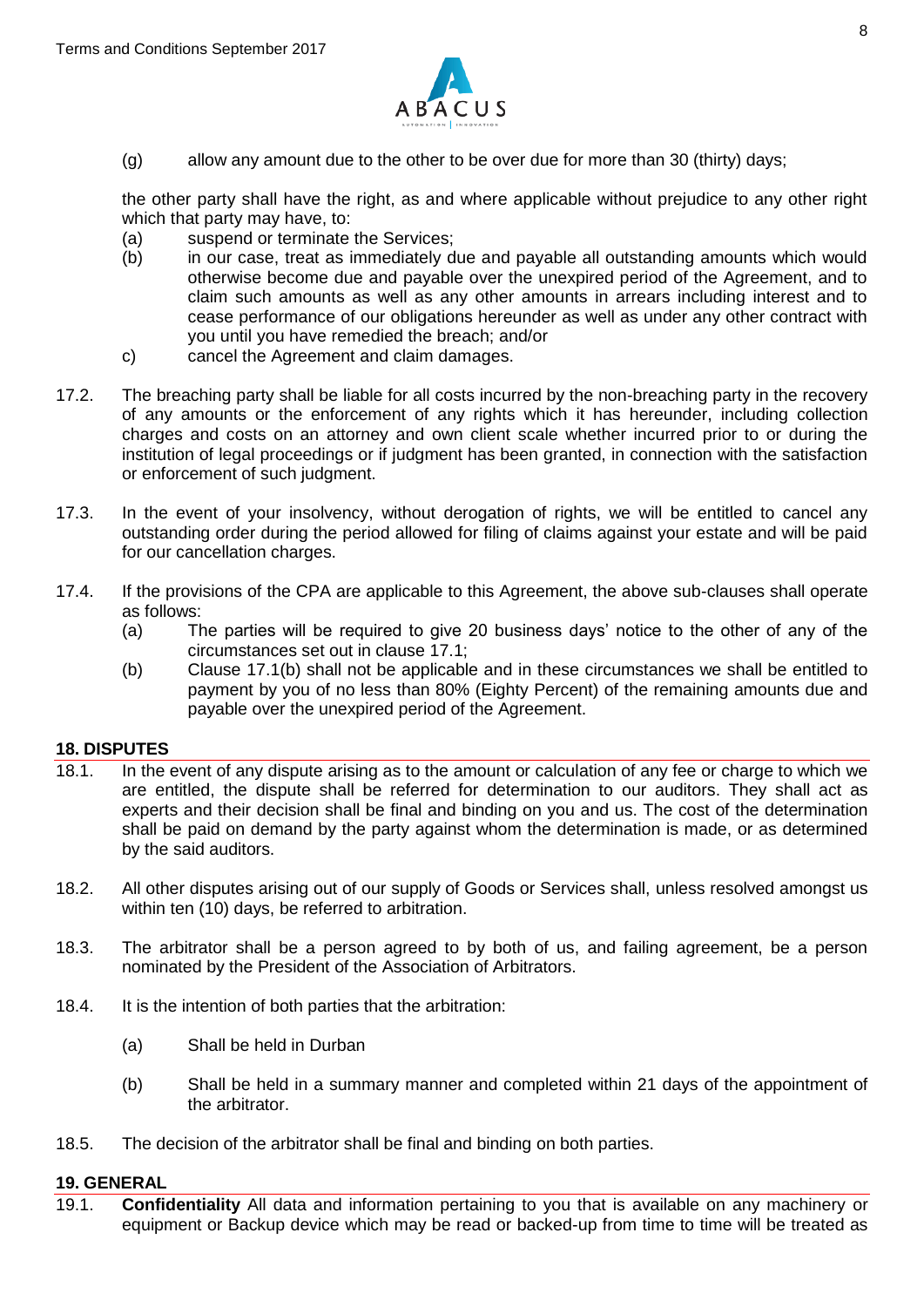

highly confidential by us and may never be divulged to any other party or person.

- 19.2. **Whole Agreement and Representations** This Agreement contains the entire understanding of the parties as to its subject matter. No party shall be bound by any condition, warranty, representation or undertaking of any kind, whether express or implied, unless agreed to by each of the parties will be of any effect.
- 19.3. **Cession** We shall be entitled, on written notice to you, to delegate, assign, cede, transfer or in any way alienate or dispose of any of our rights or obligations in terms of these terms and conditions to any other person. You may not delegate, assign, cede, transfer or in any way alienate or dispose of any of your rights or obligations in these terms and conditions to any other person without our prior written consent.
- 19.4. **Failure to require performance** The failure of either party at any time to require performance of any provision of this agreement shall not affect the right of that party to require performance of that provision or of any other provision in the future.
- 19.5. **No waiver** No waiver by either of us with respect to a breach of any provision of these terms and conditions shall be construed as a waiver with respect to any continuing or subsequent breach of that provision, or as a waiver of any other right herunder.
- 19.6. **Severability** Each provision in these terms and conditions is severable from all others, notwithstanding the manner in which they may be linked together or grouped grammatically. If any provision is found to be defective or unenforceable for any reason, the remaining provisions shall nevertheless continue to be of full force.
- 19.7. **Jurisdiction** These terms and conditions will be governed by and construed in accordance with the laws of the Republic of South Africa. The parties hereby consent in terms of Section 45 of the Magistrates' Court Act of 1944 to any legal proceedings being instituted in the Magistrates' Court of any district having jurisdiction in respect of the other by virtue of the provisions of Section 28(1) of the said Act. Notwithstanding such consent, an aggrieved party shall have the option of instituting proceedings against the other party in the High Court of South Africa.
- 19.8. **Authority** If applicable, the persons accepting these terms and conditions and/or quotation on behalf of the parties warrant that they are authorised to sign on behalf of their principals.
- 19.9. **Implementation** The parties agree to do all things as may be required by law or necessary to implement the terms and condition and the Agreement and Service Level Agreement (if applicable).
- 19.10. **Applicable Law** These terms and conditions will be governed by and construed in accordance with the laws of the Republic of South Africa and all disputes, actions and other matters relating thereto will be determined in accordance with South African law by a South African court having jurisdiction
- 19.11. **Termination** In the event of any expiration, termination or cancellation of the Agreement and/or these terms and conditions, provisions which are intended to continue and survive shall so continue and survive.
- 19.12. **Conflict** In the event that any provision of the Agreement and/or these terms and conditions conflicts with any statute, ruling or order of any governmental or regulatory body from time to time, then such provision of this Agreement shall be controlled by the statute, ruling or order.